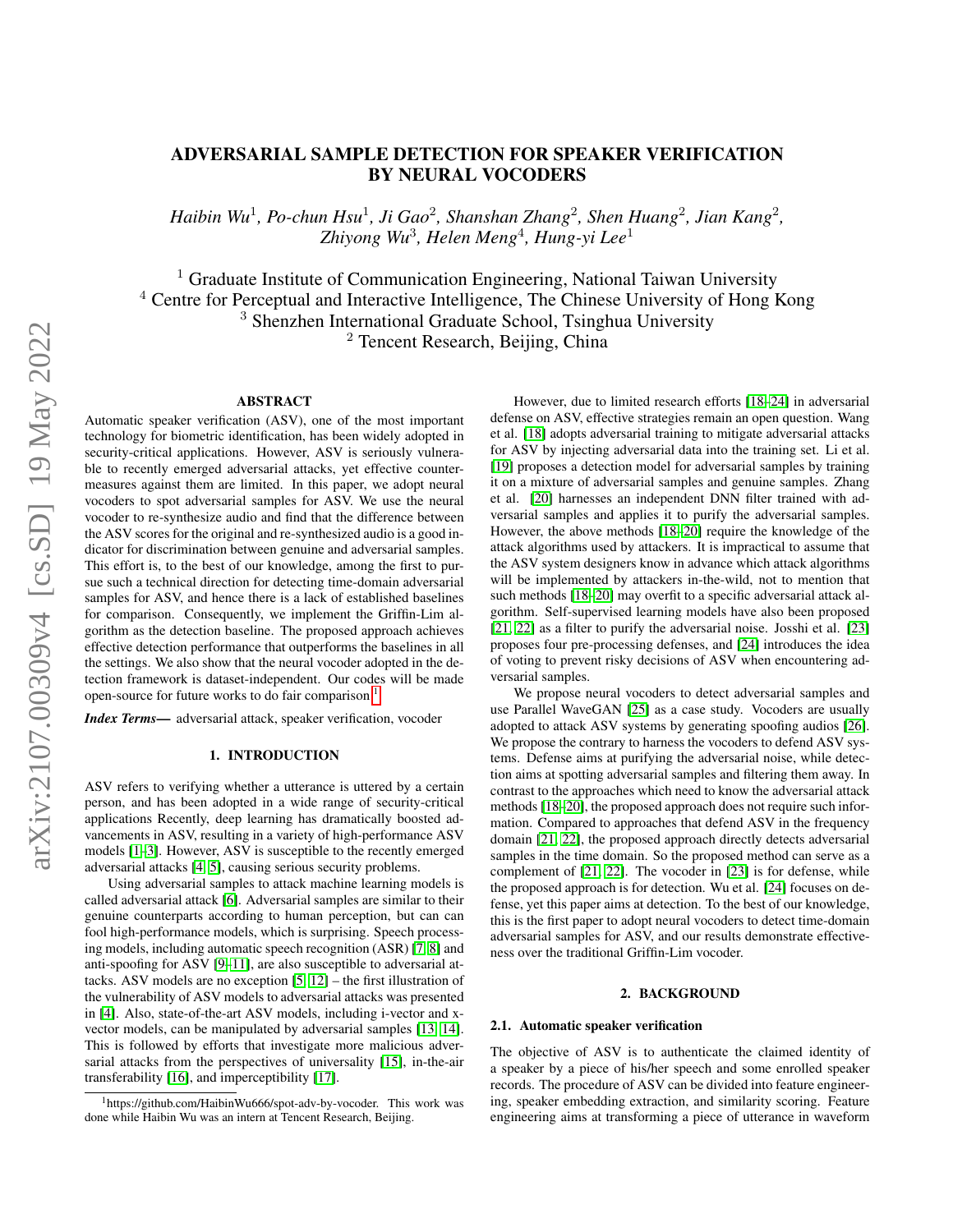representation, into acoustic features, such as Mel-frequency cepstral coefficients (MFCCs), filter-banks, and spectrograms. The speaker embedding extraction procedure of recently ASV models [\[1–](#page-4-0)[3\]](#page-4-1) usually extracts utterance-level speaker embedding from acoustic features. Then similarity scoring will measure the similarity between the testing speaker embedding and the enrolled speaker embedding. The higher the score, the more likely that the enrolment utterance and the testing utterance belong to the same speaker, and vice versa. Let us denote the testing utterance and the enroll utterance as  $x_t$  and  $x_e$  respectively. For simplicity, we combine the above three procedures and view ASV as an end-to-end function f:

$$
s = f(x_t, x_e), \tag{1}
$$

where s is the similarity score between  $x_t$  and  $x_e$ .

## 2.2. Adversarial attack

Attackers deliberately incorporate a tiny perturbation, which is indistinguishable from human perception, and combine it with the original sample to generate the new sample, which will manipulate the model give wrong prediction. The new sample and the tiny perturbation are denoted as the adversarial sample and adversarial noise, respectively. Suppose that the attackers in the wild have access to the internals of the ASV system, including structures, parameters and gradients, and have the access to the testing utterance  $x_t$ . They aim at crafting such an adversarial utterance by finding an adversarial perturbation. Different searching strategies for elaborating adversarial noise result in different attack algorithms. In this work, we adopt a powerful attack method, the basic iterative method (BIM) [\[27\]](#page-4-24). During BIM attack, attackers will start from  $x_t^0 = x_t$ , then iteratively update it to find the adversarial sample:

$$
x_t^{k+1} = clip\left(x_t^k + \alpha \cdot (-1)^{is.tgt} \cdot sign\left(\nabla_{x_t^k} f(x_t^k, x_e)\right)\right),
$$
  
for  $k = 0, 1, ..., K - 1$ , (2)

where  $clip(.)$  is the clipping function which make sure that  $||x_t^{k+1}$  $x_t||_{\infty} \leq \epsilon$ ,  $\epsilon$ , denotes the attack budget or intensity predefined by the attackers,  $\epsilon \geq 0 \in \mathbb{R}$ ,  $\alpha$  is the step size, is  $tgt = 1$  and is  $tgt = 0$ for the target trial and the non-target trial respectively,  $K$  is the number of iterations and we define  $K = \lceil \epsilon/\alpha \rceil$ , where  $\lceil \cdot \rceil$  denotes the ceiling function. In target trials, the testing and enrolment utterances are pronounced by the same speaker. In non-target trials, they belong to different speakers. Take the non-target trial as an example – after the BIM attack, the similarity score between the testing and enrolment utterances will be high, which will mislead the ASV system to falsely accept the imposter. We recommend that our readers listen to the demo of the deliberately crafted adversarial samples  $2$ , which tend to be indistinguishable from their genuine counterparts.

#### 2.3. Vocoder

Due to the lack of phase information, speech waveforms cannot be restored directly from acoustic features, such as linear spectrograms and mel-spectrograms. The traditional vocoder, Griffin-Lim, [\[28\]](#page-4-25) is usually used to reconstruct phase information. However, it inevitably introduces distortion during reconstruction, resulting in reduced speech quality. We argue that the introduced distortion may also degrade the effect of the attack. Another approach, the neural vocoder, takes acoustic features as conditions and uses a neural network to generate speech signals. Since a neural vocoder is trained

to maximize the likelihood of real speech in training data, we expect that when given distorted or attacked acoustic features, the neural vocoder can generate their genuine counterparts. In contrast to Griffin-Lim, a neural vocoder is a data-driven method, which can model the manifolds of genuine data, and thus generates waveform with lowered distortion.

Neural vocoders can restore high-quality speech but with slow inference speed due to the autoregressive architecture. Parallel WaveGAN [\[25\]](#page-4-22) adopted a model based on dilated CNN, which can generate audio samples in parallel. They jointly trained the model using the adversarial loss in GAN and the proposed loss on the frequency domain. Parallel synthesis improves the efficiency of speech generation, while the GAN architecture can make the Parallel Wave-GAN effectively model the distribution of real speech. Thus in this work, we adopt Parallel WaveGAN for spotting adversarial samples.

## 3. NEURAL VOCODER IS ALL YOU NEED



<span id="page-1-2"></span>Fig. 1. Proposed detection framework.  $s$  and  $s'$  are the ASV scores for x and  $x^7$ .  $|s - s'|$  is the absolute value between s and s'.

#### <span id="page-1-4"></span>3.1. The detection procedure

We first detail the detection procedure, followed by the reason why it works. The vocoder<sup>[3](#page-1-1)</sup>-based detection framework is shown in Fig. [1.](#page-1-2) For brevity, we omit the enrollment utterance  $x_e$ . The subscript of  $x_t$  is also omitted, and we use x to denote the testing utterance. We use  $x'$  to denote the testing utterance after feature extraction and vocoder preprocessing (yellow block and gray block in Fig. [1\)](#page-1-2). We follow the procedure in Fig. [1,](#page-1-2) and get  $|s - s'|$  for a piece of testing utterance x. Denote the score variation  $d = |s - s'|$ . Denote  $\mathbb{T}_{gen} = \{x_{gen}^1, x_{gen}^2, ..., x_{gen}^I\}$  is the set of genuine testing utterances, and  $|\mathbb{T}_{gen}|$  denotes the number of elements in set  $\mathbb{T}_{gen}$ . Then we derive  $\{d_{gen}^1 =|s_{gen}^1 - s_{gen}^1|, d_{gen}^2 =|s_{gen}^2 - s_{gen}^2|, ..., d_{gen}^I =$  $|s_{gen}^I - s_{gen}^I|$ } for  $\mathbb{T}_{gen}$  as shown in Fig. [1,](#page-1-2) where  $s_{gen}^i$  and  $s_{gen}^i$ are the ASV scores for  $x_{gen}^i$  before and after vocoder preprocessing respectively. Given a false positive rate for detection  $(FPR_{given},$ a real number), such that  $FPR_{given} \in [0, 1]$ , for genuine samples, we derive a detection threshold  $\tau_{det}$ :

$$
FPR_{det}(\tau) = \frac{|\{d_{gen}^i > \tau : x_{gen}^i \in \mathbb{T}_{gen}\}|}{|\mathbb{T}_{gen}|} \tag{3}
$$

<span id="page-1-3"></span>
$$
\tau_{det} = \{ \tau \in \mathbb{R} : FPR_{det}(\tau) = FPR_{given} \}
$$
 (4)

where  $FPR_{det}(\tau)$  is the false positive rate for genuine samples given a threshold  $\tau$ ,  $d_{gen}^i$  is derived by  $x_{gen}^i$  as shown in Fig. [1.](#page-1-2) In realistic conditions, the ASV system designer is unaware of adversarial samples, not to mention which exact adversarial attack algorithm will be adopted. So the detection threshold  $\tau_{det}$  is determined based on genuine samples. Hence the detection method does not require knowledge of adversarial sample generation.

<span id="page-1-0"></span><sup>2</sup>https://haibinwu666.github.io/adv-audio-demo/index.html

<span id="page-1-1"></span><sup>&</sup>lt;sup>3</sup>Unless specified otherwise, the use of "vocoder" refers to the "neural vocoder" in the following sections.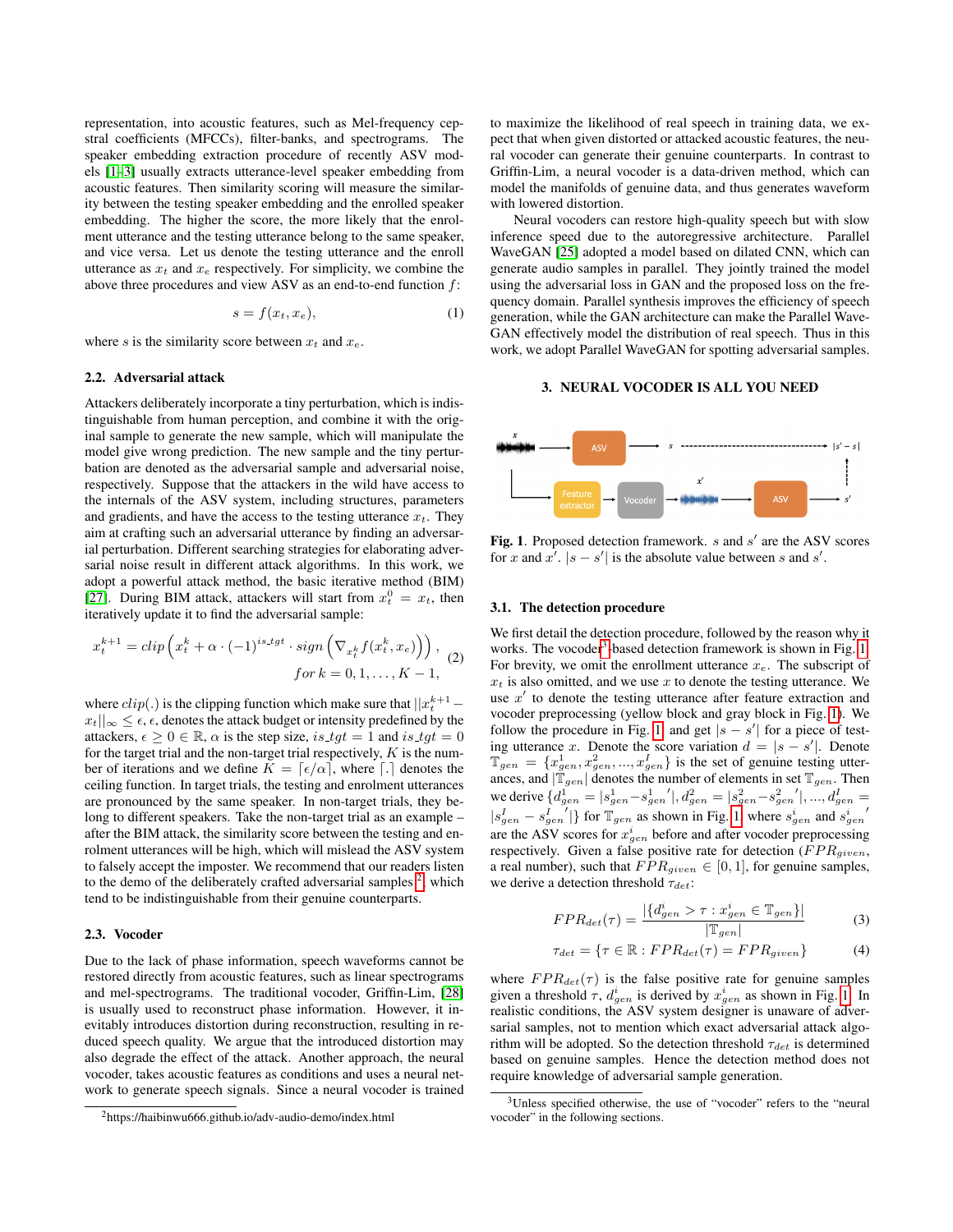<span id="page-2-0"></span>

|  | <b>Table 1.</b> EER with different $\epsilon$ |  |
|--|-----------------------------------------------|--|
|  |                                               |  |

| Method      | EER with different $\epsilon$ (%) |       |       |       |                 |
|-------------|-----------------------------------|-------|-------|-------|-----------------|
|             | 20                                | 15    | 10    |       | $0$ (no attack) |
| <b>None</b> | 99.33                             | 95.66 | 90.57 | 74.04 | 2.88            |
| Vocoder     | 87.58                             | 65.75 | 52.20 | 30.37 | 3.39            |
| GL-lin      | 95.23                             | 80.83 | 66.73 | 39.49 | 3.93            |
| GL-mel      | 88.41                             | 65.39 | 49.76 | 26.67 | 3.81            |

Given a testing utterance, be it adversarial or genuine,  $|s - s'|$ will be derived, and the system will label it adversarial if  $|s - s'|$  $\tau_{det}$ , and vice versa. The detection rate  $(DR_{\tau_{det}})$  under  $\tau_{det}$ , which is determined by Eq. [4,](#page-1-3) for adversarial data can be derived as:

$$
DR_{\tau_{det}} = \frac{|\{d_{adv}^i > \tau_{det} : x_{adv}^i \in \mathbb{T}_{adv}\}|}{|\mathbb{T}_{adv}|}
$$
(5)

where  $\mathbb{T}_{adv}$  denotes the set of adversarial testing utterances, and  $d_{adv}^i$  is derived by  $x_{adv}^i$  as the procedure illustrated in Fig. [1.](#page-1-2)

#### 3.2. Rationale behind the detection framework

As the vocoder is data-driven and trained with genuine data during training, it models the distribution of genuine data, resulting in less distortion when generating genuine waveforms. Thus, during inference, the vocoder's preprocessing will not affect the ASV scores of genuine samples too much, as reflected by the EER in the second row and last column of Table [1.](#page-2-0) However, suppose the inputs are adversarial samples. In that case, the vocoder will try to pull it back towards the manifold of their genuine counterparts to some extent, resulting in purifying the adversarial noise.

Take a non-target trial as an example, in which an ASV system should give the genuine sample a score below the threshold. And after the nearly lossless reconstruction procedure (i.e., the yellow block and gray block in Fig. [1\)](#page-1-2), the genuine sample will not change much, and the ASV score will remain largely unchanged. In contrast to the genuine sample, the ASV score for the adversarial one is higher than the threshold. And the reconstruction procedure will try to counter the adversarial noise, purify the adversarial sample, and decrease the ASV score for the adversarial sample. Then we can adopt the discrepancy of the score variations,  $d_{adv}$  and  $d_{gen}$ , to discriminate between them, as shown in Fig. [2.](#page-3-0) The transform, which makes  $d_{gen}$  as small as possible while makes  $d_{adv}$  as large as possible, is suitable for adversarial detection.

Also, the Griffin-Lim can be regarded as an imperfect transform as well, and it will also introduce distortion to affect the adversarial noise. However, for genuine data, the distortion introduced by the Griffin-Lim is more significant than the vocoder, as it is not a data-driven method and can not be customized for a specific dataset, resulting in larger  $d_{gen}$  and inferior detection performance.

#### 4. EXPERIMENTAL SETUP

## 4.1. ASV setup

The adopted system is a variation of X-vector system, and is modified from [\[29\]](#page-4-26). We adopt the dev sets of Voxceleb1 [\[30\]](#page-4-27) and Voxceleb2 [\[31\]](#page-4-28) for training. Spectrograms are extracted with a Hamming window of width 25ms and step 10ms, and 64-dimensional fbanks are extracted as input features. No further data augmentation and voice activity detection are adopted during training. Cosine similarity is used for back-end scoring. We adopt the trials provided in VoxCeleb1 test set for generating adversarial samples, evaluating the ASV performance and detection performance.

<span id="page-2-2"></span>

| <b>Table 2.</b> AUC with different $\epsilon$ |  |  |
|-----------------------------------------------|--|--|
|                                               |  |  |

| Method   | AUC with different $\epsilon$ (%) |       |       |       |
|----------|-----------------------------------|-------|-------|-------|
|          | 20                                | 15    | 10    | 5     |
| Vocoder  | 99.94                             | 99.62 | 99.12 | 96.52 |
| $GL-lin$ | 97.89                             | 97.39 | 95.87 | 89.86 |
| GL-mel   | 99.01                             | 97.64 | 95.41 | 87.52 |

## 4.2. Griffin-Lim and Parallel WaveGAN

We use Griffin-Lim and Parallel WaveGAN in our experiments. The Griffin-Lim method, denoted as "GL-lin", uses 100 iterations to reconstruct speech from linear spectrograms. "GL-mel" denotes that linear spectrograms are first estimated from Mel-spectrograms using the pseudo inverse. Our Parallel WaveGAN method, denoted as "Vocoder", is modified from the public implementation<sup>[4](#page-2-1)</sup>. We use 80-dimension, band-limited (80-7600 kHz), and normalized log-mel spectrograms as conditional features. The window and hop sizes are set to 50 ms and 12.5 ms. The architectures of the generator and discriminator follow those in [\[25\]](#page-4-22). We trained the model on the dev set of VoxCeleb1 [\[30\]](#page-4-27) for 1000k iterations, which takes around 5 days. Note that there is no overlap between the training data of Voxceleb1 for neural vocoder and the evaluation data of speaker verification. To further show that the vocoder adopted in the proposed method is dataset independent, we also trained a universal vocoder [\[32\]](#page-4-29) with the same structure as Vocoder, but on Lrg dataset [\[32\]](#page-4-29), which is a large speech dataset containing 6 languages and more than 600 speakers. The vocoder trained on Lrg is denoted as "Vocoder-L".

#### 4.3. ASV performance with genuine and adversarial inputs

To evaluate the performance, we use the trials provide in VoxCeleb1 test set, which contains 37,720 enrollment-testing pairs. During adversarial samples generation,  $\alpha$  is set as 1, attack budget  $\epsilon$  is set as 5, 10, 15, 20. The adversarial attack is conducted in the time domain. Also, note that it is time-consuming to generate adversarial samples. We first evaluate the performance of our ASV system on genuine and adversarial samples. The results are shown in the first row and the last column of Table [1.](#page-2-0) "None" denotes that utterances are passed directly to the ASV system. We find that: (1) When testing on genuine samples, the ASV system achieved an EER of 2.88%, comparable to recent ASV models. When using generated speech as input, we found that the EER slightly increased. (2) While introducing the adversarial attack, the EER increased from 2.88% to over 70%, which shows the effectiveness of the attack method. The larger the attack budget  $\epsilon$  is, the higher the attack intensity is. One may question why the EER is over 50%. The threshold of ASV is fixed, and the attackers try their best to do adversarial attack to make the score over and below the threshold for non-target and target trials respectively, resulting in the decisions for the trials reversed.

## 5. EXPERIMENTAL RESULTS

The defense performance is shown in Table [1.](#page-2-0) The EER decrease after audio re-synthesis illustrates that all the three methods can slightly alleviate the adversarial noise. In contrast to [\[23\]](#page-4-21), which effectively purifies the adversarial noise for speaker identification by vocoders, directly applying vocoders for defending speaker verification does not work. Yet the re-synthesis process will not affect the genuine EER too much. Thus, we adopt the difference of the

<span id="page-2-1"></span><sup>4</sup>https://github.com/kan-bayashi/ParallelWaveGAN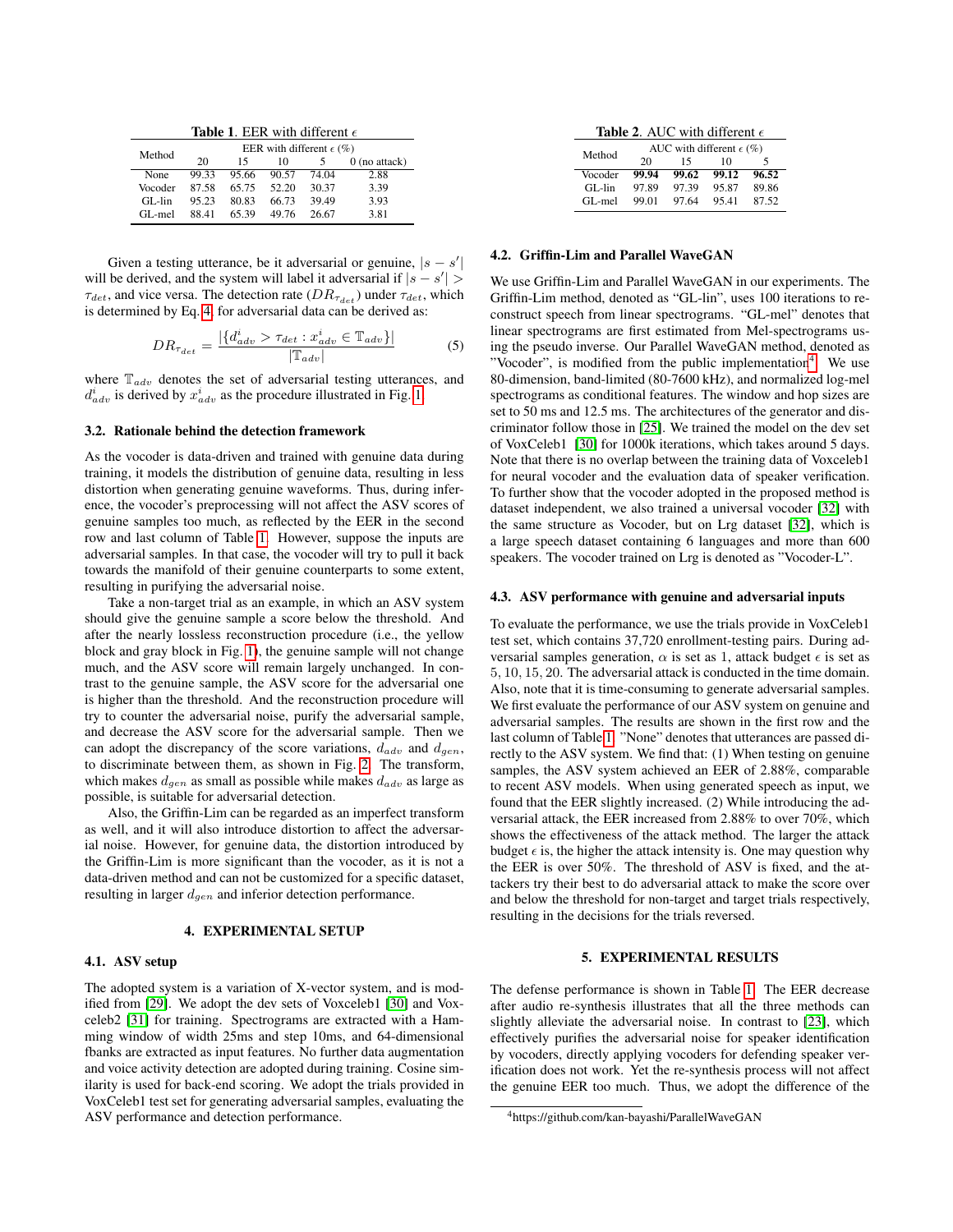

<span id="page-3-0"></span>**Fig. 2.**  $|s - s'|$  distribution with  $\epsilon = 10$ 

ASV scores between the original and re-synthesized audio as a good indicator to distinguish among genuine and adversarial samples.

As mentioned in Sec [3.1,](#page-1-4) we use the discrepancy  $|s - s'|$  to distinguish between genuine and adversarial samples. The distributions of the discrepancy are in Fig. [2.](#page-3-0) A threshold  $\tau_{det}$  can be determined using genuine samples by Eq. [4](#page-1-3) to separate genuine and adversarial samples. The detection framework based on vocoder in Fig. [1](#page-1-2) is effective, where the discrepancy  $|s - s'|$  for genuine samples is small, yet  $|s - s'|$  for adversarial samples is large. Notice that the distribution overlap between the GL-mel genuine samples and adversarial samples is more considerable than that of Vocoder, as shown in Fig. [2.](#page-3-0) As Vocoder is trained from genuine data, it attains the capacity of making  $|s - s'|$  for genuine samples small enough. Yet Griffin-Lim can only enlarge  $|s - s'|$  for adversarial samples.



<span id="page-3-1"></span>Fig. 3. ROC curve under different epsilon  $(\epsilon)$ 

Fig. [3](#page-3-1) shows the receiver operating characteristic (ROC) curves of different methods. The curves show the true positive rates for adversarial samples and false positive rates for genuine samples using different thresholds for detection. The larger the area under the curve (AUC) is, the better the detection performance. Both GL-lin and GLmel achieve effective detection performance, and Vocoder performs better than them. Table [2](#page-2-2) shows the AUC of different methods. Table [2](#page-2-2) indicates that the proposed method is powerful for adversarial samples detection as all AUCs are approaching or greater than 90%. Also, Vocoder outperforms GL-lin and GL-mel in all the settings.

Table [3](#page-3-2) shows the detection results on adversarial samples

<span id="page-3-2"></span>**Table 3.** Detection rate with different  $\epsilon$ 

| $FPR_{given}$ | Method    |       | Detection rate with different $\epsilon$ (%) |       |       |  |
|---------------|-----------|-------|----------------------------------------------|-------|-------|--|
|               |           | 20    | 15                                           | 10    | 5     |  |
|               | Vocoder   | 99.76 | 98.82                                        | 97.30 | 89.33 |  |
|               | Vocoder-L | 99.38 | 97.23                                        | 94.07 | 81.21 |  |
| 0.05          | $GL-Iin$  | 89.12 | 88.30                                        | 84.64 | 71.29 |  |
|               | GL-mel    | 95.39 | 91.33                                        | 85.37 | 68.07 |  |
|               | Gaussian  | 34.54 | 51.29                                        | 61.56 | 68.57 |  |
|               | Vocoder   | 98.92 | 97.56                                        | 94.76 | 81.60 |  |
| 0.01          | Vocoder-L | 97.96 | 94.37                                        | 88.77 | 70.15 |  |
|               | $GL-Iin$  | 73.62 | 73.63                                        | 70.62 | 56.37 |  |
|               | GL-mel    | 87.98 | 82.27                                        | 75.04 | 56.07 |  |
|               | Vocoder   | 98.30 | 96.78                                        | 93.25 | 78.21 |  |
| 0.005         | Vocoder-L | 96.78 | 92.58                                        | 85.81 | 64.65 |  |
|               | $GI$ -lin | 64.76 | 64.97                                        | 62.85 | 49.32 |  |
|               | GL-mel    | 83.94 | 77.71                                        | 70.47 | 51.42 |  |
|               | Vocoder   | 96.04 | 93.89                                        | 88.60 | 68.58 |  |
| 0.001         | Vocoder-L | 93.36 | 87.34                                        | 78.24 | 53.18 |  |
|               | $GL-Iin$  | 45.10 | 45.27                                        | 44.72 | 34.28 |  |
|               | GL-mel    | 72.53 | 65.98                                        | 59.66 | 40.98 |  |

with different  $\epsilon$ .  $FPR_{given}$  column lists different false acceptable rates. The threshold  $\tau_{det}$  was determined according to  $FPR_{given}$ as shown in Eq. [4.](#page-1-3) Gaussian denotes that we use Gaussian filter to replace feature extraction and vocoder (yellow block and gray block in Fig. [1\)](#page-1-2). Gaussian filter [\[11,](#page-4-8) [21\]](#page-4-19) is usually adopted as an attack-agnostic method to counter adversarial samples, so we also set it as our baseline. The observations and analysis are concluded as follows: (1) We find that using Vocoder performs the best among all methods. In most cases, more than 90% of the adversarial samples could be detected. While with a large  $\epsilon$  or  $FPR_{given}$ , all the detection rates even exceeded 95%. Even with a small  $\epsilon$  of 5, the detection rates can still approach or exceed 80%. The results indicate that the proposed method can effectively detect adversarial samples. (2) Gaussian based detection performs the worst, and even with  $FPR_{given} = 0.05$ , the detection rates are still lower than vocoder based detection with  $FPR_{given} = 0.001$ . As it is not a comparable baseline, we do not show its results in other settings due to space limitation. (3) For Griffin-Lim based methods, we find that they might be good approaches for detection with a large  $\epsilon$  or  $FPR_{given}$ . However, in stricter cases (smaller  $\epsilon$  or  $FPR_{given}$ ), the detection rates of GL-lin and GL-mel decrease drastically. We argue that Griffin-Lim is a pseudo, nearly lossless transform, so we can, to some extent, adopt it to replace the vocoders in the adversarial detection framework in Fig. [1.](#page-1-2) While Griffin-Lim is not a data-driven method and can not model the genuine data manifold well, it results in higher  $|s'-s|$  for genuine samples as shown in Fig. [2,](#page-3-0) and thus the detection performance is not comparable to Parallel WaveGAN. (4) As shown in Table [3,](#page-3-2) the detection rate for the Vocoder-L is very close to Vocoder, which indicates the vocoder adopted for the proposed detection method is kind of dataset independent.

Also we try to use the vocoder to detect the Gaussian noise. Under the  $FPR_{given}$  of 1%, the detection rate for Gaussian noise is 0.97%. Due to space limitation, we won't show the details here.

## 6. CONCLUSION

This work adopts the neural vocoder to detect adversarial samples for ASV. The proposed method accomplishes effective detection performance and outperforms the Griffin-Lim baseline in all the settings. The key properties of the vocoder, including less distortion in genuine samples and better purification ability for adversarial samples, are both important for detection. We will compare the performance of detecting adversarial samples with other attacking methods for ASV in our future work. Also, we will evaluate the detection performance when the detection method is known to the attackers.